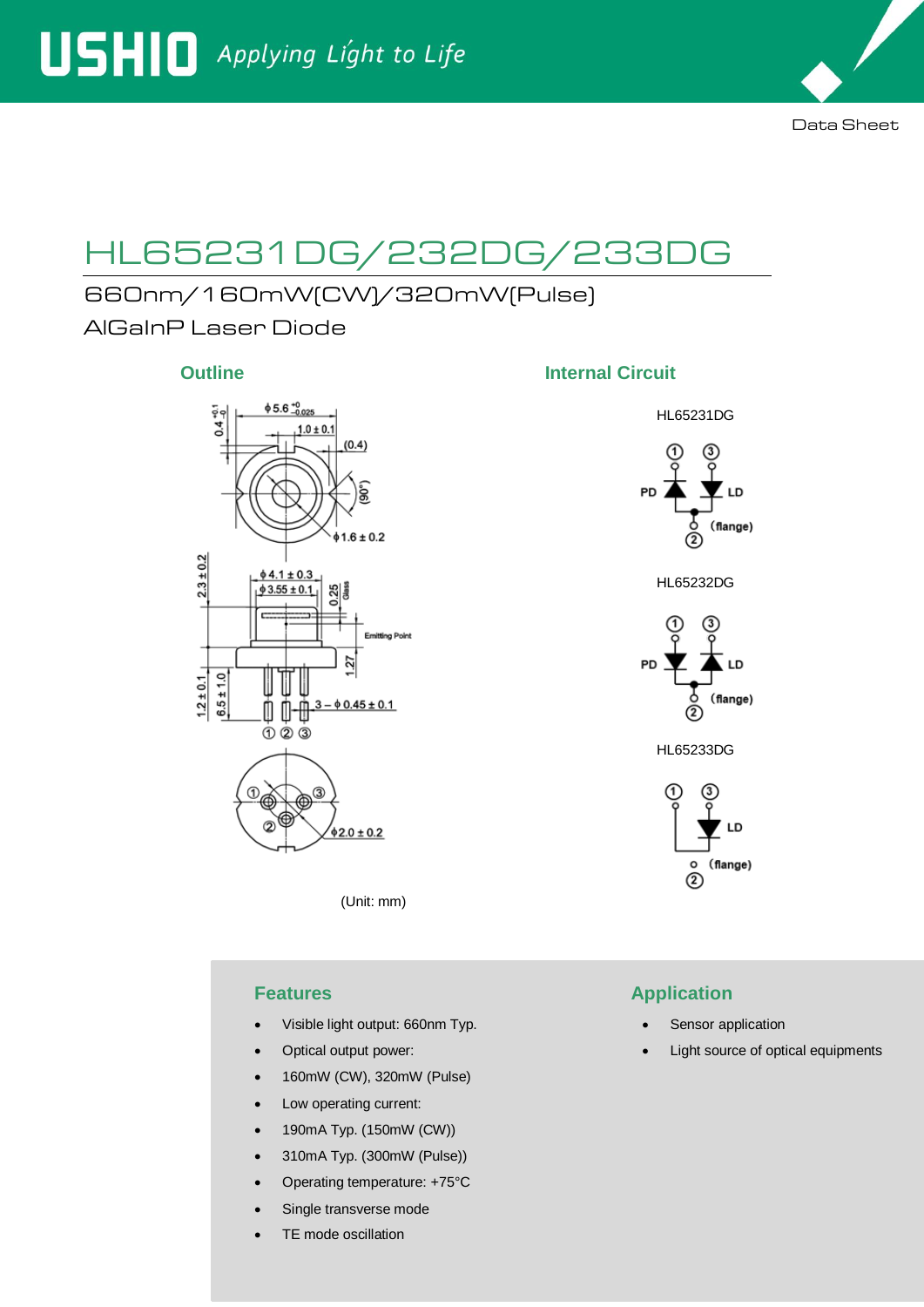# HL65231DG/232DG/233DG

Data Sheet

# **Absolute Maximum Ratings (Tc=25°C)**

| <b>Item</b>                                         | <b>Symbol</b>             | <b>Ratings</b> | <b>Unit</b> |
|-----------------------------------------------------|---------------------------|----------------|-------------|
| Optical output power (1) (Tc=-10~60°C)              | Po(1)                     | 160            | mW          |
| Optical output power (2) (Tc=75°C)                  | Po(2)                     | 120            | mW          |
| Pulse optical output power (1) (Tc=-10~60°C) Note1) | $Po_{(pulse)}(1)$         | 320            | mW          |
| Pulse optical output power (2) (Tc=75°C) Note1)     | Po <sub>(pulse)</sub> (2) | 240            | mW          |
| LD Reverse Voltage                                  | $V_{R(LD)}$               | $\overline{2}$ | $\vee$      |
| PD Reverse Voltage Note2)                           | $V_{R(PD)}$               | 30             | $\vee$      |
| <b>Operating Temperature</b>                        | Topr                      | $-10 - +75$    | °C          |
| Storage Temperature                                 | Tstg                      | $-40 - +85$    | °C          |

## **Optical and Electrical Characteristics (Tc=25°C)**

| <b>Parameter</b>                                 | <b>Symbol</b>          | <b>Min</b>               | <b>Typ</b> | <b>Max</b> | <b>Unit</b> | <b>Test Condition</b>       |
|--------------------------------------------------|------------------------|--------------------------|------------|------------|-------------|-----------------------------|
| Threshold current                                | Ith                    | $\overline{\phantom{0}}$ | 60         | 90         | mA          |                             |
| Operating current                                | lop                    | $\overline{\phantom{a}}$ | 190        | 230        | mA          | $Po = 150mW$                |
|                                                  | $lop_{(\text{pulse})}$ | $\overline{\phantom{a}}$ | 310        |            | mA          | Po(Pulse)=300mW,<br>Note1   |
| Operating voltage                                | Vop                    | ٠                        | 2.55       | 3.00       | $\vee$      | Po=150mW                    |
| Beam divergence<br>Parallel to the junction      | $\theta$ //            | 4                        | 7.5        | 10         | $\Omega$    | Po=150mW,<br><b>FWHM</b>    |
| Beam divergence<br>Perpendicular to the junction | $\theta$ $\perp$       | 11                       | 15         | 19         | $\Omega$    | Po=150mW,<br><b>FWHM</b>    |
| Lasing Wavelength                                | $\lambda p$            | 652                      | 660        | 665        | nm          | $Po = 150mW$                |
| Monitor current Note2)                           | ls.                    | 0.05                     | 0.55       | 1.00       | mA          | Po=150mW,<br>$V_{R(PD)=5V}$ |

Note1) Pulse condition: Pulse width = 30nsec, duty = 35% Note2) Not applicable to HL65233DG.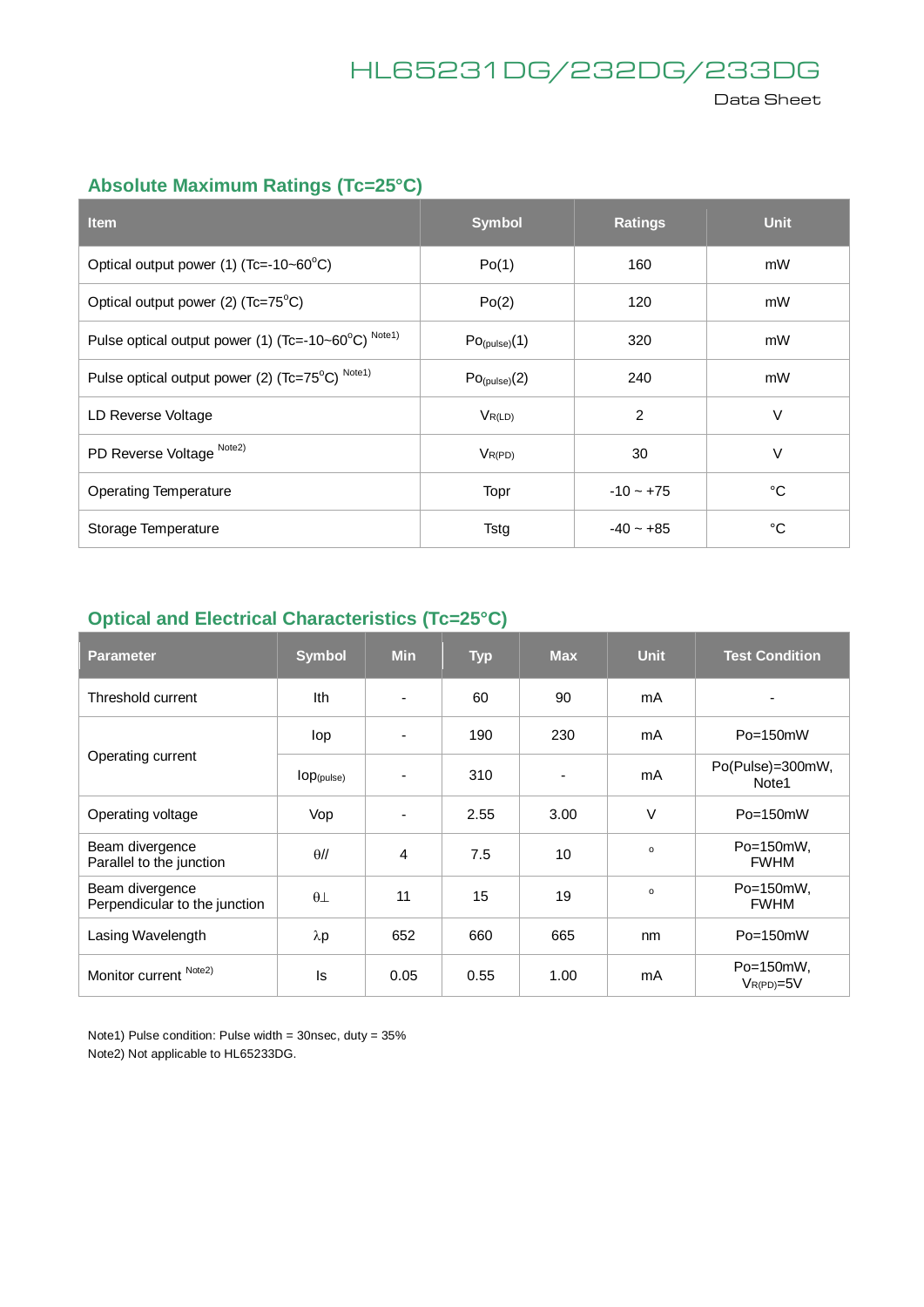# HL65231DG/232DG/233DG Data Sheet

## **Typical Characteristic Curves**



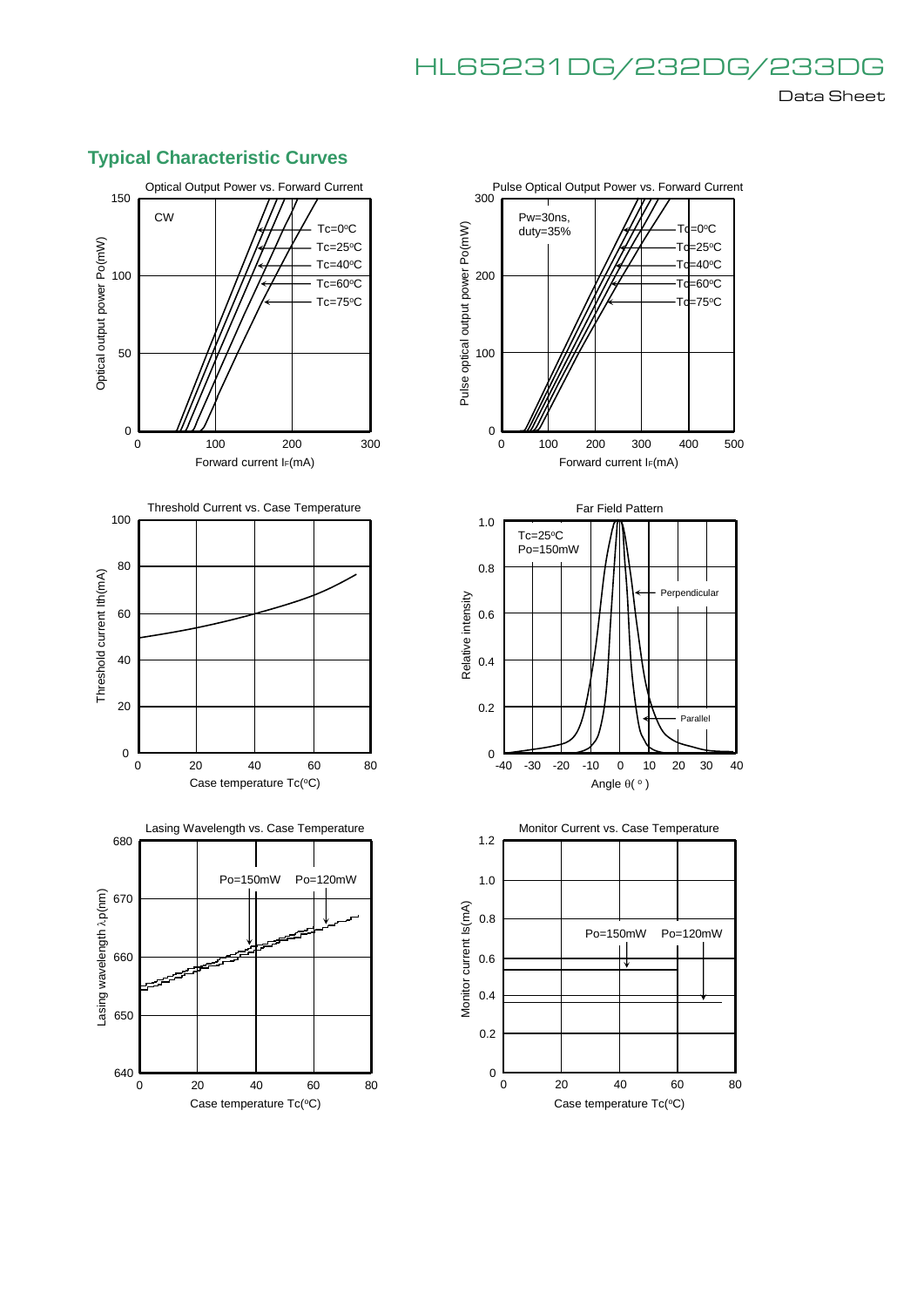#### Data Sheet

#### **Cautions**

1.Ushio Inc.(Ushio) neither warrants nor grants licenses of any our lights or any third party's patent, copyright, trademark, or other intellectual property rights for information contained in this document, Ushio bears no responsibility for problems that may arise with third party's right, including intellectual property rights, in connection with use of the information contained in this document.

2. Products and product specifications may be subject to change without notice. Confirm that you have received the latest product standards or specifications before final design, purchase or use.

3. Ushio makes every attempt to ensure that its products are of high quality and reliability. However, contact our sales office before using the product in an application that demands especially high quality and reliability or where its failure or malfunction may directly threaten human life or cause risk of bodily injury, such as aerospace, aeronautics, nuclear power, combustion control, transportation, traffic safety equipment or medical equipment for life support.

4. Design your application so that the products is used within the ranges guaranteed by Ushio. particularly for maximum rating, operating supply voltage range, heat radiation characteristics, installation conditions and other characteristics. Ushio bears no responsibility for failure or damage when used beyond the guaranteed ranges. Even within the guaranteed ranges, consider normally foreseeable failure rates or failure modes in semiconductor devices and employ systemic measures such as fail-safes, so that the equipment incorporating Ushio product does not cause bodily injury, fire or other consequential damage due to operation of the Ushio product.

5. This product is not designed to be radiation resistant.

6. No one is permitted to reproduce or duplicate, in any form, the whole or part of this document without written approval from Ushio.

7. Contact our sales office for any questions regarding this document or Ushio products.

1.The laser light is harmful to human body especially to eye no matter what directly or indirectly. The laser beam shall be observed or adjusted through infrared camera or equivalent.

2.This product (without violet laser diode) contains gallium arsenide (GaAs), which may seriously endanger your health even at very low doses. Please avoid treatment which may create GaAs powder or gas, such as disassembly or performing chemical experiments, when you handle the product. When disposing of the product, please follow the laws of your country and separate it from other waste such as industrial waste and household garbage.

#### **Important Notice**

Performance figures, data and any illustrative material provided in this data sheet are typical and must be specifically confirmed in writing by Ushio before they become applicable to any particular order or contract. In accordance with the Ushio policy of continuous improvement specifications may change without notice. Further details are available from any Ushio sales representative.



Caution - use of controls or adjustments or performance of procedures other than those specified herein may result in hazardous radiation exposure.